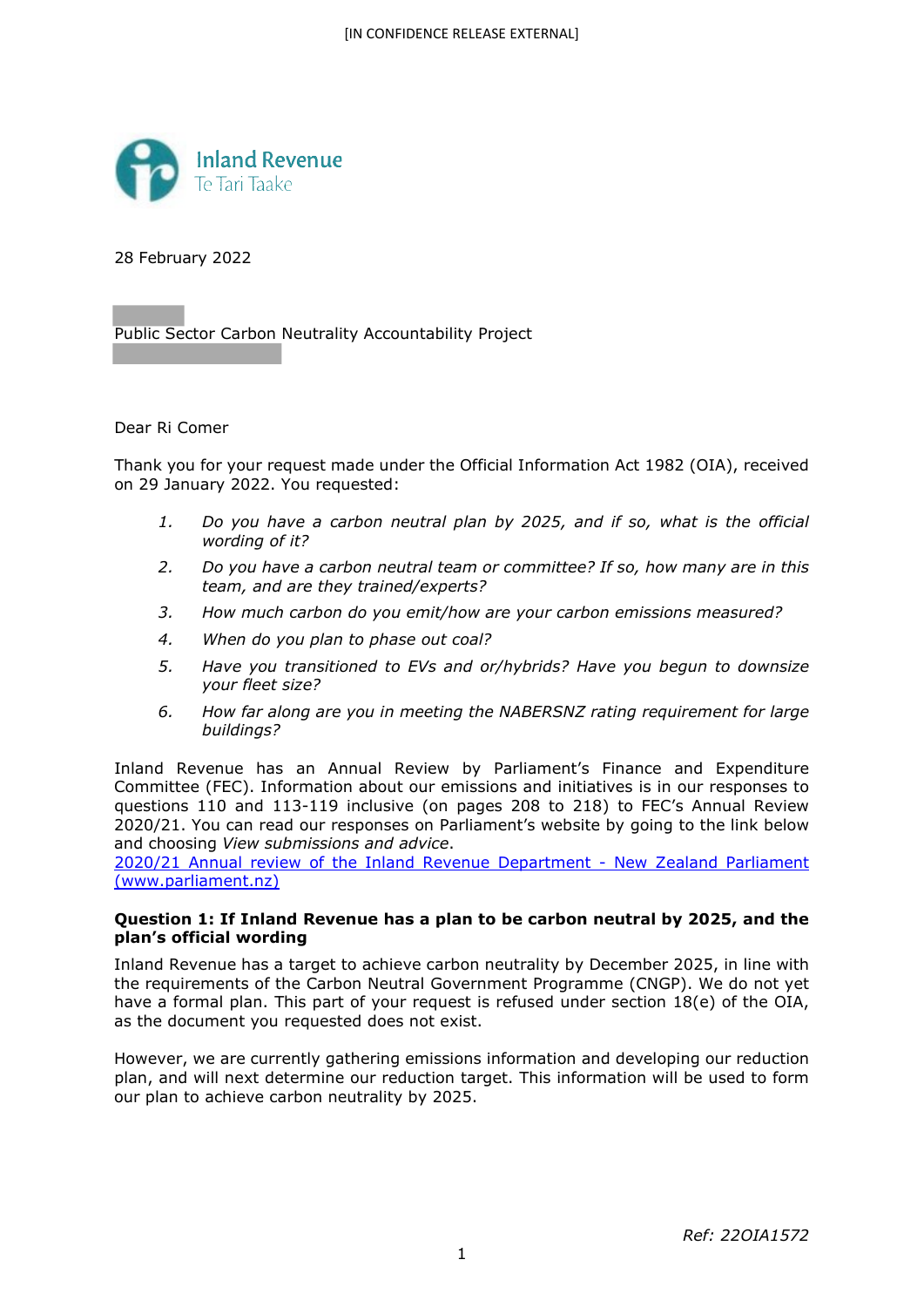### **Question 2: If Inland Revenue has a carbon-neutral team or committee; how many are in this team; and if they are trained/experts**

Inland Revenue is setting up a small team to deliver the requirements of the CNGP. The work falls under the leadership of the Service Leader, Commercial Services and Strategic Property. The team comprises one person permanently on a part-time basis, and two people full-time for a year and six months (at this stage) respectively. Other contributors come from Workplace Services, Finance Services, Commercial Services, Strategic Property and our Communications team.

These team members and contributors are not trained experts in environmental sustainability. Our work is supported by external consultants who have expertise in measuring and verifying emissions, and completing energy efficiency assessments. Their input will help us to establish our emission reduction targets and our plan to achieve those targets.

Although Inland Revenue does not have a carbon-neutral committee, the team reports on our strategy and progress to our governance groups.

### **Question 3: How much carbon Inland Revenue emits, and how our carbon emissions are measured**

Inland Revenue's largest emission sources are from using energy for our premises, air travel and vehicle fleet. In the 2020/21 financial year (1 July 2020 to 30 June 2021), the total emissions from these sources were 1,261 tonnes. The following table shows the breakdown of our carbon emissions.

Our carbon emissions in 2020/21 have reduced from previous years. This is largely the result of reduced travel due to COVID-19 restrictions and lockdowns, as well as reducing our property footprint (by consolidating office accommodation in some locations and releasing some floors in other sites, as leases allow). All values in the table have been rounded.

| <b>Source of carbon</b><br>emissions | 2018/19<br>$CO2-e$ (tonnes) | 2019/20<br>$CO2-e$ (tonnes) | 2020/21<br>$CO2-e$ (tonnes) |
|--------------------------------------|-----------------------------|-----------------------------|-----------------------------|
| Fleet vehicles                       | 392                         | 253                         | 92                          |
| Air travel                           | 4,097                       | 2,706                       | 556                         |
| Energy - electricity                 | 821                         | 734                         | 572                         |
| $Energy - gas$                       | 95                          | 80                          | 40                          |
| <b>Total</b>                         | 5,405                       | 3,774                       | 1,261                       |

We are in the process of identifying further emissions sources to measure, and are using the CNGP's target-setting tool to record emissions, assess the emission reductions required and determine a reduction target.

We source our energy and air travel emissions from external providers. We calculate emissions for our vehicle fleet using data from our fleet booking system and carbon conversion factors sourced online.

# **Question 4: When does Inland Revenue plan to phase out coal?**

Inland Revenue does not use coal.